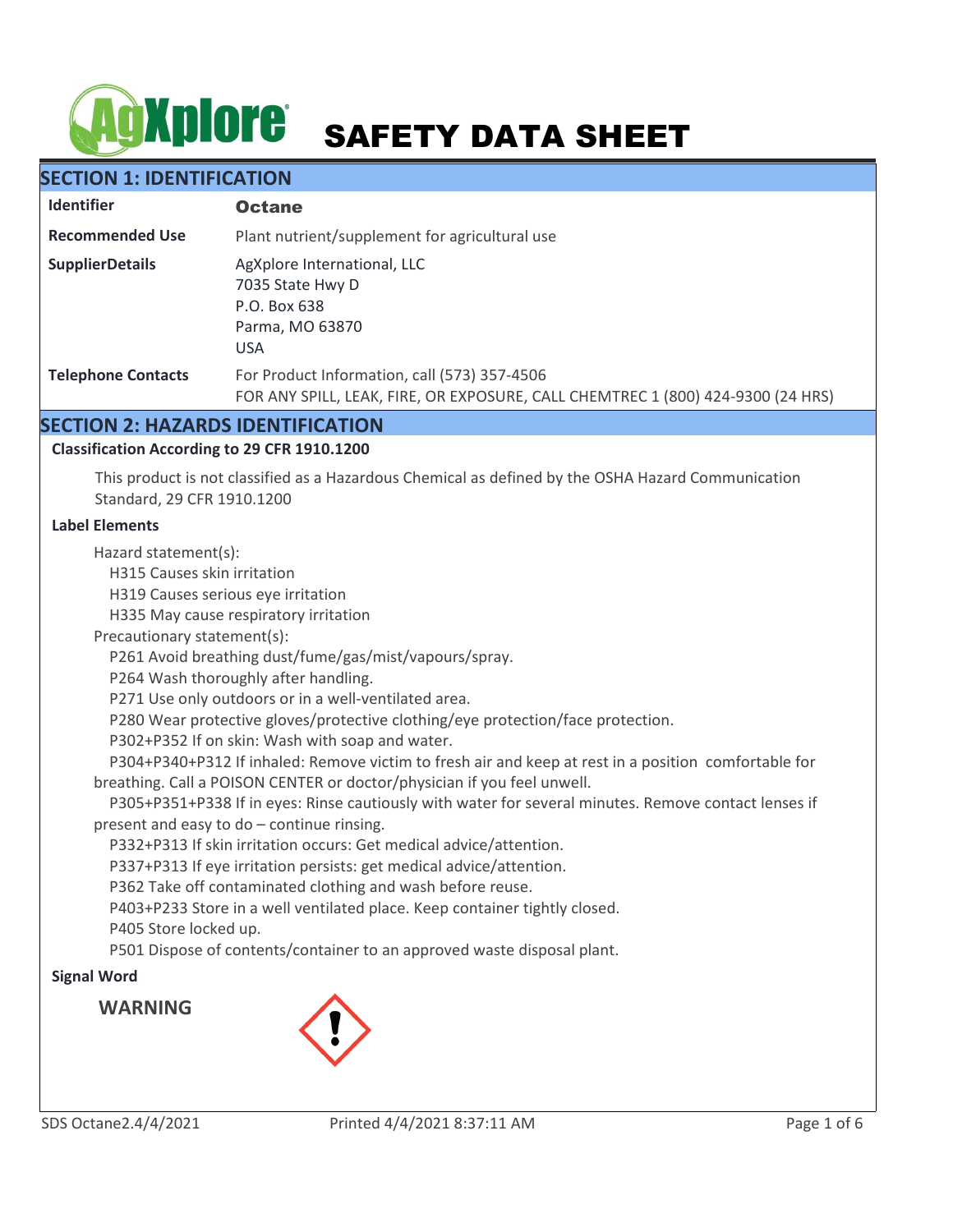# **KEEP OUT OF REACH OF CHILDREN**

#### **Other Hazards**

No other known hazards.

#### **SECTION 3: COMPOSITION**

| <b>Ingredient Name</b> | <b>CAS Number</b> |           |  |
|------------------------|-------------------|-----------|--|
| Sugar                  | Mixture           | $<30.0\%$ |  |
| Urea                   | $57-13-6$         | $2.0\%$   |  |
| Inert Component(s)     | N/A               | $>60.0\%$ |  |

# **SECTION 4: FIRST AID MEASURES**

#### **Description of First Aid Measures**

If symptoms occur, call a poison control center or doctor for treatment advice.

If in eyes: Hold eye open and rinse slowly and gently with water for 15-20 minutes. Remove contact lenses, if present, after the first 5 minutes, then continue rinsing eye.

If on skin: Take off contaminated clothing. Rinse skin immediately with plenty of water for 15-20 minutes.

If swallowed: Call a poison control center or doctor immediately for advice. Have person sip a glass of water if able to swallow. Do not induce vomiting unless told to do so by a poison control center or doctor. Do not give anything by mouth to an unconscious person.

If inhaled: Move person to fresh air. If person is not breathing, call 911 or an ambulance, then give artificial respiration, preferably by mouth-to-mouth, if possible.

#### **Most Important Symptoms and Effects Acute and Delayed**

Eyes: Contact may cause slight temporary eye irritation. Mist may cause irritation. Corneal injury is unlikely.

Skin: Prolonged contact is essentially nonirritating to skin, and is unlikely to result in absorption of harmful amounts. Repeat

#### **Immediate Medical Attention and Special Treatment**

Treat symptomatically. Have container with you when seeking medical advice.

Note to physician: No specific antidote. Treat symptomatically and according to the condition of the patient.

# **SECTION 5: FIRE-FIGHTING MEASURES**

#### **Extinguishing Media**

Use water fog or fine spray, dry chemical fire extinguishers, carbon dioxide fire extinguishers, or foam. Do not use direct water stream, as this may spread the fire.

#### **Special Hazards Arising from the Substance or Mixture**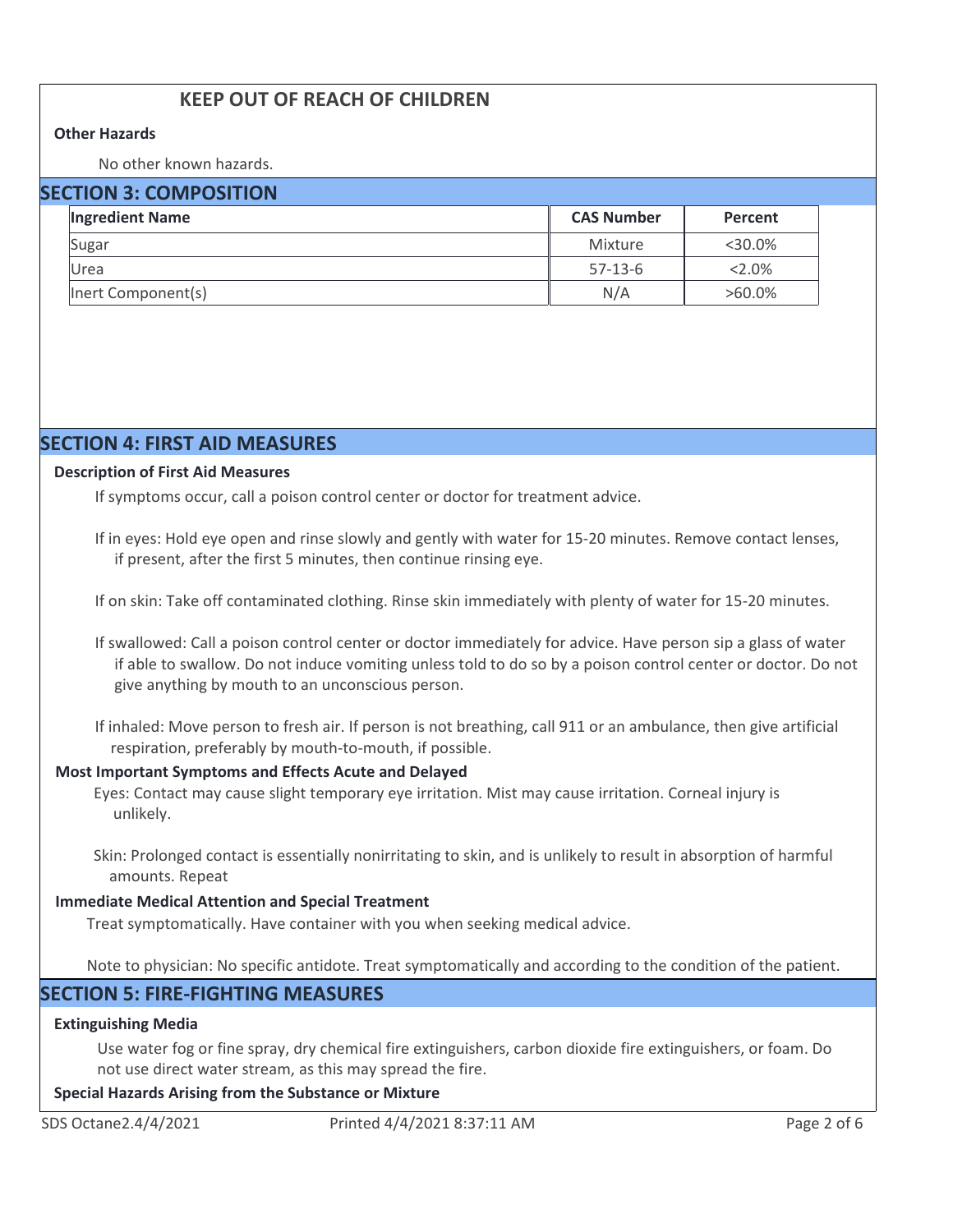Avoid inhaling the fumes.

#### **Special Protective Equipment and Precautions for Firefighters**

Wear positive-pressure self-contained breathing apparatus (SCBA) and protective fire-fighting gear. If protective equipment is not available or is not used, fight fire from a protected location or safe distance.

Consider the use of unmanned hose holders or monitor nozzles. Keep people away. Isolate the fire and deny unnecessary entry. Move container from fire area if this is possible without hazard.

Immediately withdraw all personnel from the area in case of rising sound from venting safety devices or discoloration of the container. Use water spray to cool fire exposed containers and fire affected zone until fire is out and the danger of reignition has passed.

## **SECTION 6: ACCIDENTAL RELEASE MEASURES**

#### **Personal Precautions Protective Equipment and Emergency Procedures**

Avoid inhalation of vapors, dusts, and spray mist. Avoid contact with skin and eyes. Spilled material may cause a slipping hazard. Use appropriate personal protective equipment (see section 8).

#### **Environmental Precautions**

Prevent further spillage if safe to do so. Prevent from entering into soil, ditches, sewers, waterways, and/or groundwater.

#### **Methods and Materials for Containment and Cleanup**

Contain spilled material if possible. Absorb with inert material and dispose of in accordance with applicable regulations. See additional information in Section 13 Disposal Considerations.

# **SECTION 7: HANDLING AND STORAGE**

#### **Advice on Safe Handling**

Wear protective equipment. Avoid contact with eyes, skin, and clothing. Do not eat, drink, or smoke while handling this product. Ensure adequate ventilation. Avoid inhalation of dusts, vapors, or spray mist. Avoid prolonged exposure. Wash hands thoroughly after handling.

#### **Conditions for Safe Storage**

Store in original container. Do not freeze. Store away from direct sunlight or ultraviolet light. Store in a dry place. Do not reuse empty container. Do not allow water to be introduced into container. Do not contaminate water, food, or feed by storage or disposal.

# **SECTION 8: EXPOSURE CONTROLS/PERSONAL PROTECTION**

# **Control Parameters**

No TLV/PEL listings for this mixture.

Appropriate engineering controls: Provide adequate ventilation. Provide eyewash station and safety shower.

# **Exposure Controls**

Personal Protective Equipment: Wear splashproof goggles or shielded safety glasses, chemical-resistant gloves, long pants, long-sleeved shirt, shoes plus socks, and a chemical-resistant apron.

| SECTION 9: PHYSICAL AND CHEMICAL PROPERTIES |                 |  |                                  |                |  |  |  |
|---------------------------------------------|-----------------|--|----------------------------------|----------------|--|--|--|
| <b>Physical State</b>                       | Liquid          |  | <b>Evaporation Rate</b>          | Not determined |  |  |  |
| Appearance/Color                            | Dark blue/green |  | Specific Gravity (H2O = $1.0$ )  | 1.08           |  |  |  |
| <b>Odor</b>                                 | Mild odor       |  | Solubility in Water (by Weight)  | Dispersible    |  |  |  |
| <b>Odor Threshold</b>                       | Not determined  |  | <b>Autoignition Temperature</b>  | Not determined |  |  |  |
| <b>bH</b>                                   | $7.0 - 8.0$     |  | <b>Decomposition Temperature</b> | Not determined |  |  |  |
|                                             |                 |  |                                  |                |  |  |  |

# **SECTION 9: PHYSICAL AND CHEMICAL PROPERTIES**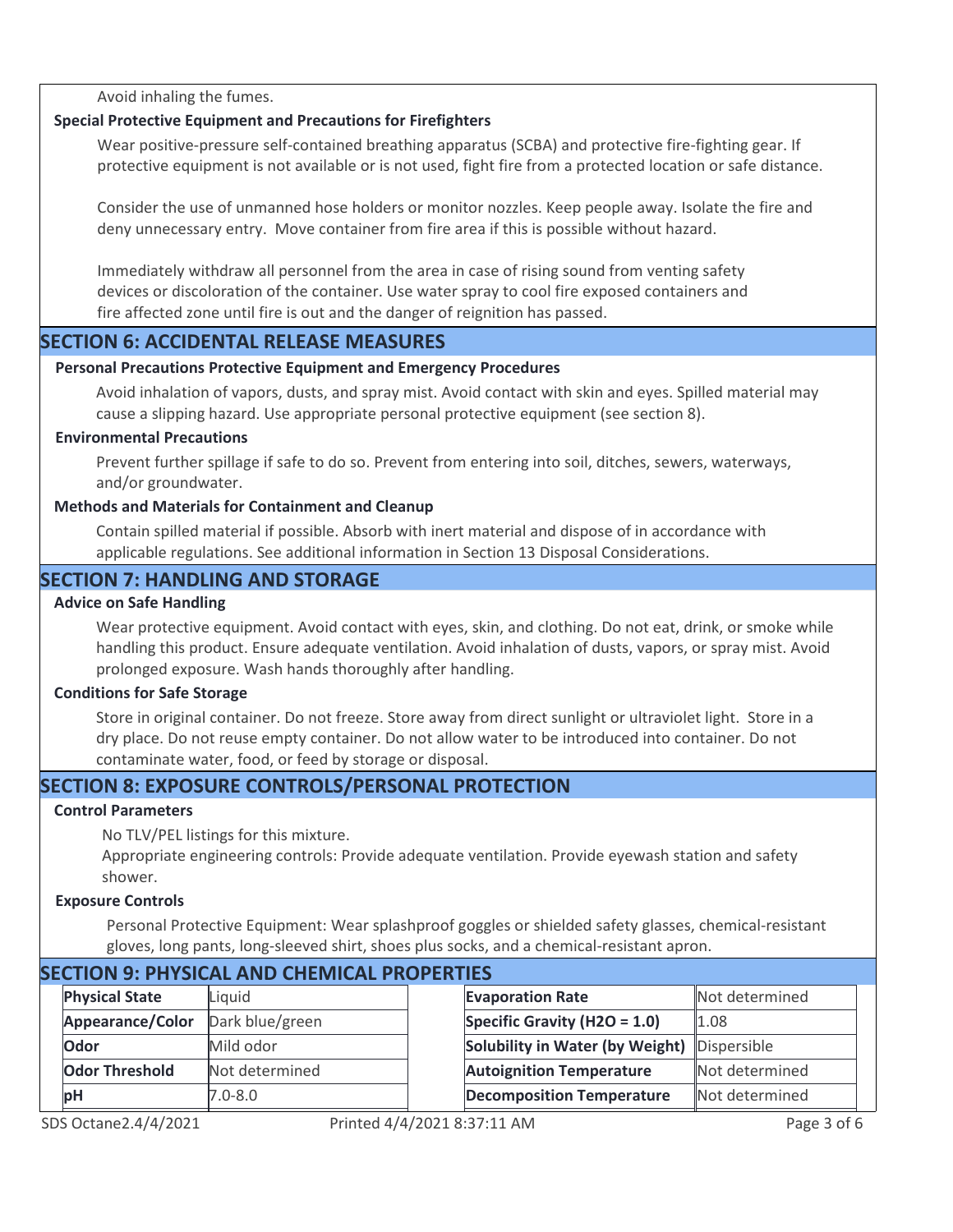| <b>Freezing Point</b> | Not determined | <b>Viscosity</b> | 5 mPa-s       |
|-----------------------|----------------|------------------|---------------|
| <b>Flash Point</b>    | Not determined | Liquid Density   | $9.0$ lbs/gal |
| Vapor Pressure        | Not determined |                  |               |

# **SECTION 10: STABILITY AND REACTIVITY**

#### **Reactivity**

Stable. No dangerous reaction potential known under normal conditions of use.

#### **Chemical Stability**

Stable under normal temperature and storage conditions.

#### **Possibility of Hazardous Reactions**

Stable under normal conditions.

#### **Conditions to Avoid**

Avoid exposure to strong oxidizers, strong bases, and strong acids. Avoid extreme heat, open flame, sparks, and other sources of ignition.

#### **Incompatible Materials**

Strong acids, strong bases, and strong oxidizers.

#### **Hazardous Decomposition Products**

Decomposition products depend upon temperature, air supply, and the presence of other materials. Decomposition products may include, but are not limited to: aldehydes, alcohols, esters, and organic acids.

#### **SECTION 11: TOXICOLOGICAL INFORMATION**

#### **Information on Toxicological Effects**

ROUTES OF EXPOSURE Eye contact: May cause irritation. Skin contact: Can be absorbed, may cause irritation. Inhalation: Unknown. Ingestion: Unknown.

#### EXPOSURE SYMPTOMS Eye irritation: stinging, tearing, redness, swelling, and blurred vision. Skin irritation: Burning and skin damage. Allergic skin reaction:Redness and rash.

#### ACUTE AND CHRONIC EFFECTS

Contact may irritate or burn eyes. Components may be absorbed into the body through the skin. Prolonged inhalation may be harmful. Prolonged exposures may cause chronic effects.

# ACUTE TOXICITY Oral: N/A Dermal: N/A Eye damage/eye irritation: May cause slight temporary eye irritation. Mist may cause eye irritation. Skin corrosion/irritation: N/A Carcinogenicity: N/A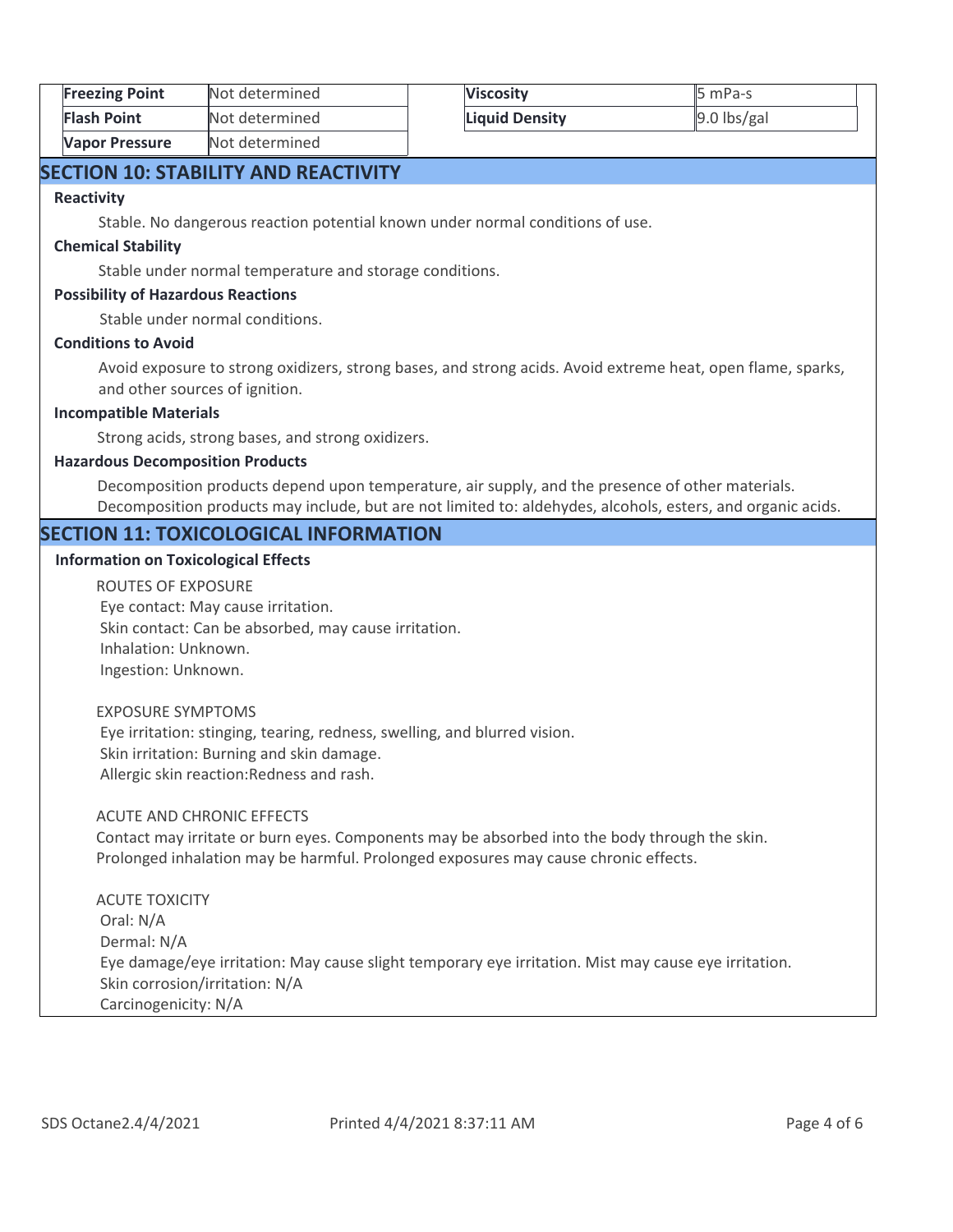# **SECTION 12: ECOLOGICAL INFORMATION**

#### **Ecotoxicity**

This product is not classified as environmentally hazardous.

Aquatic Acute Toxicity: EC50 Algae: N/A

 LC50 Crustacea: N/A LC50 Fish: N/A

# **Persistence and Degradability**

Material is readily biodegradable.

#### **Bioaccumulative Potential**

No data available.

#### **Mobility in Soil**

No data available.

#### **Other Adverse Effects**

No other known adverse effects.

# **SECTION 13: DISPOSAL CONSIDERATIONS**

#### **Waste Treatment Methods**

Do not reuse empty container. Triple rinse, then offer for recycling or disposal in a sanitary landfill, or by other means in accordance with local, state, and federal regulations.

Dispose of waste materials at an approved waste disposal facility. Do not dump material in sewer or any body of water, or on the ground.

# **SECTION 14: TRANSPORT INFORMATION**

#### **Transportation**

DOT Non-Bulk: Not Regulated

DOT Bulk: Not Regulated

# **SECTION 15: REGULATORY INFORMATION**

#### **Safety, Health, and Environmental Regulations**

NFPA Hazard Rating: (0 = Least, 1= Slight, 2=Moderate, 3=High, 4= Severe)

- 0 Health
- 1 Fire
- 0 Reactivity

SARA Title III Hazard Notification and Reporting:

 Section 302 Extremely Hazardous Substances: This product is not known to contain any Extremely Hazardous Substances.

Sections 311 and 312 Hazard Categories:

Immediate (Acute) Health Hazard: No

Delayed (Chronic) Health Hazard: No

Fire Hazard: No

Reactive Hazard: No

Sudden Release of Pressure Hazard: No

 Section 313 Toxic Chemical Release: This product does not contain any chemical components that exceed the threshold reporting quantities in Section 313.